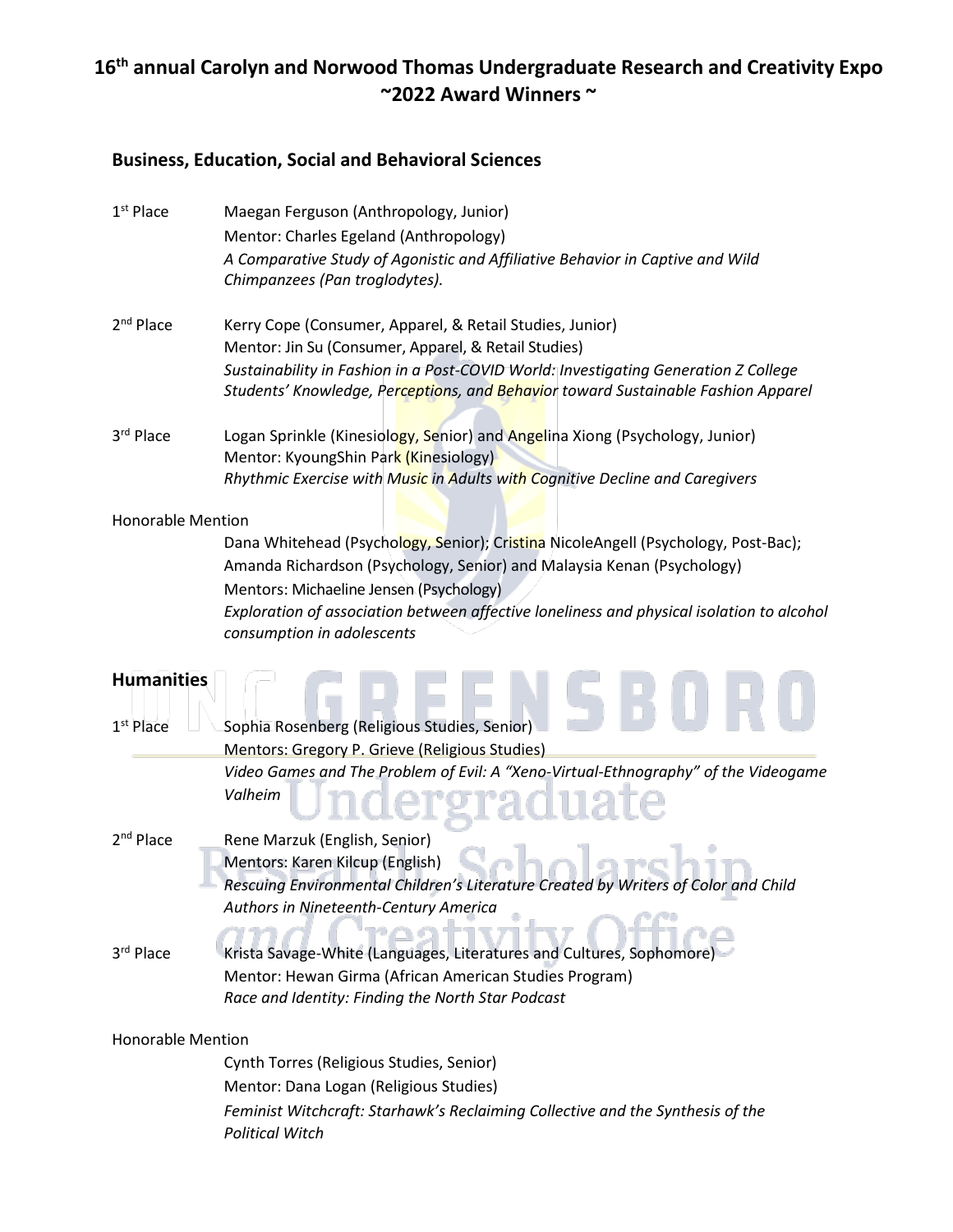# **16th annual Carolyn and Norwood Thomas Undergraduate Research and Creativity Expo ~2022 Award Winners ~**

### **(STEM) Mathematics, Life and Physical Sciences**

| $1st$ Place                                     | Page Turner (Biology, Senior)<br>Mentor: Sally Koerner (Biology)<br>Impact of burn frequency on arthropod communities in North Carolina longleaf pine<br>savannas                                                                                                                                                        |
|-------------------------------------------------|--------------------------------------------------------------------------------------------------------------------------------------------------------------------------------------------------------------------------------------------------------------------------------------------------------------------------|
| $2nd$ Place                                     | Philip West (Chemistry, Senior)<br>Mentor: Mitch Croatt (Chemistry)<br>Towards the Total Synthesis of Ambuic Acid and Analogues                                                                                                                                                                                          |
| 3rd Place                                       | Patrick Gallagher (Biology, Senior)<br>Mentor: Kasie Raymann (Biology)<br>Antibiotic Exposure is Lethal to Developing Male Honey Bees                                                                                                                                                                                    |
| <b>Honorable Mentions</b>                       | Jennifer Obike (Biochemistry, Senior)<br>Mentor: Nicholas Oberlies (Biochemistry)<br>Optimized Extraction of Alkaloids from Kratom and Semi-Synthetic Derivatives<br>Zachary Bunch (Biology, Senior)<br>Mentor: Sally Koerner (Biology)<br>Impacts of invasion on the insect communities of Montanan rangelands          |
| <b>Performing Arts</b><br>1 <sup>st</sup> Place | River Hedgepeth (Theatre, Senior)<br>Mentor: Natalie Sowell (Theatre)<br>The Gender Gallery                                                                                                                                                                                                                              |
| $2nd$ Place                                     | Claire Haneberg (Music Education, Junior)<br>Mentor: Rebecca MacLeod (Music Education)<br>An Investigation of Composer Race/Ethnicity of Compositions Included in State Orchestra<br><b>Adjudication Festivals</b>                                                                                                       |
| 3rd Place                                       | Andrew Ralston (Music Education, Sophomore); Gracie Zielinski (Music, Sophomore);<br>Kyra Totillo (Music, Junior) and Hanna Fishastion (Music, Sophomore)<br>Mentors: Rebecca MacLeod (Music Education) and Marjorie Bagley (Music)<br>String Quartet no. 5 in C Minor Movement 1 "Rosa Parks" by Daniel Bernard Roumain |
| <b>Honorable Mention</b>                        | Raven Sizemore (Music Education, Sophomore)<br>Mentor: Randy Kohlenberg (Music Education)<br>Discovering Diversity in Music                                                                                                                                                                                              |